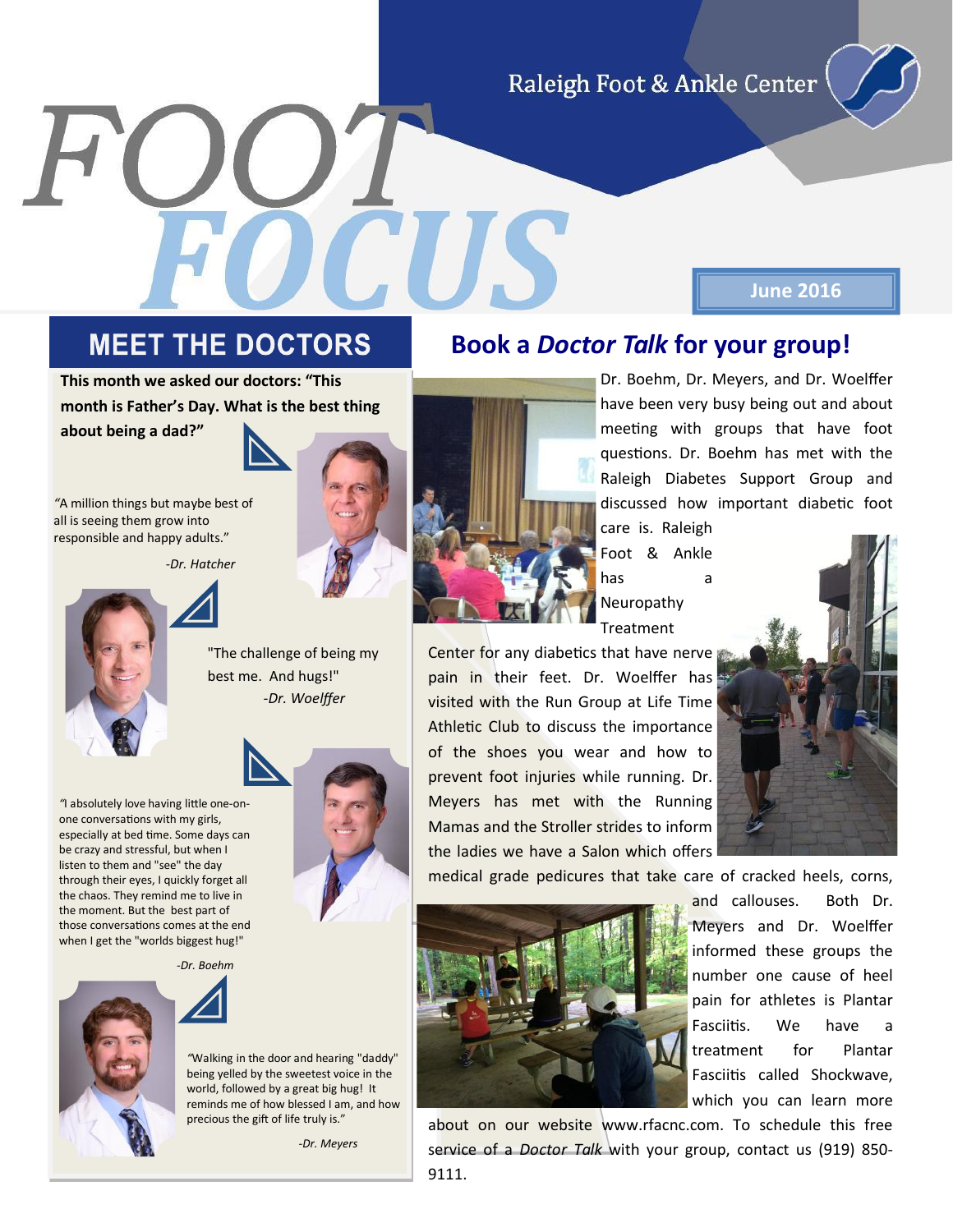#### **NEW PRODUCT!**

*Thorlos Running and Diabetic socks* 



#### *Make sure your feet are protected this summer!*

The Rolltop Running Socks The Thorlos padding in the heel and forefoot cushions your step for lasting comfort.

The Health Padds Socks have a relaxed fit top that stays up without restricting or binding.

Both socks have Thorlos -specific fibers that allow moisture to pass through to keep your feet dry! Also, both of these socks are made with clinically -tested padding to reduce; pain, pressure, moisture and blisters.

Get yours today!

**Can be purchased at either our locations, 1418 E. Millbrook Rd. Raleigh, NC 27609 or 2605 Blue Ridge Road Suite 320 Raleigh NC 27607.**

# **EMPLOYEE INSIGHT** EMPLOYEE INSIGHT

#### **Mandy's Lexington -Style Grilled Chicken**



**Ingredients:** 

- **2 cups cider vinegar**
- **1/4 cup firmly packed dark brown sugar**
- **1/4 cup vegetable oil**
- **2 1/2 tablespoons dried crushed red pepper**
- **4 teaspoons salt**
- **2 teaspoons pepper**
- **2 (2 1/2 to 3 pound) cut up whole chickens or chicken breasts**

Stir together 6 ingredients until blended. Place half each of vinegar mixture and chicken in a large zip -top plastic freezer bag; seal. Repeat procedure with remaining vinegar mixture and chicken, placing in a separate zip top plastic freezer bag. Chill chicken at least 2 hours or up to 8 hours, turning occasionally. Remove chicken from marinade, discard marinade. Grill chicken, covered with grill lid, over medium -high heat (300 to 400 degrees), for 35 to 40 minutes until done, turning occasionally.

**Father's Day is Sunday, June 19th and we will be exhibiting at the Juneteenth Festival on Saturday, June 18th**

**Page 2 Visit us at [www.rfacnc.com](http://www.rfacnc.com)or call us (919) 850 -9111**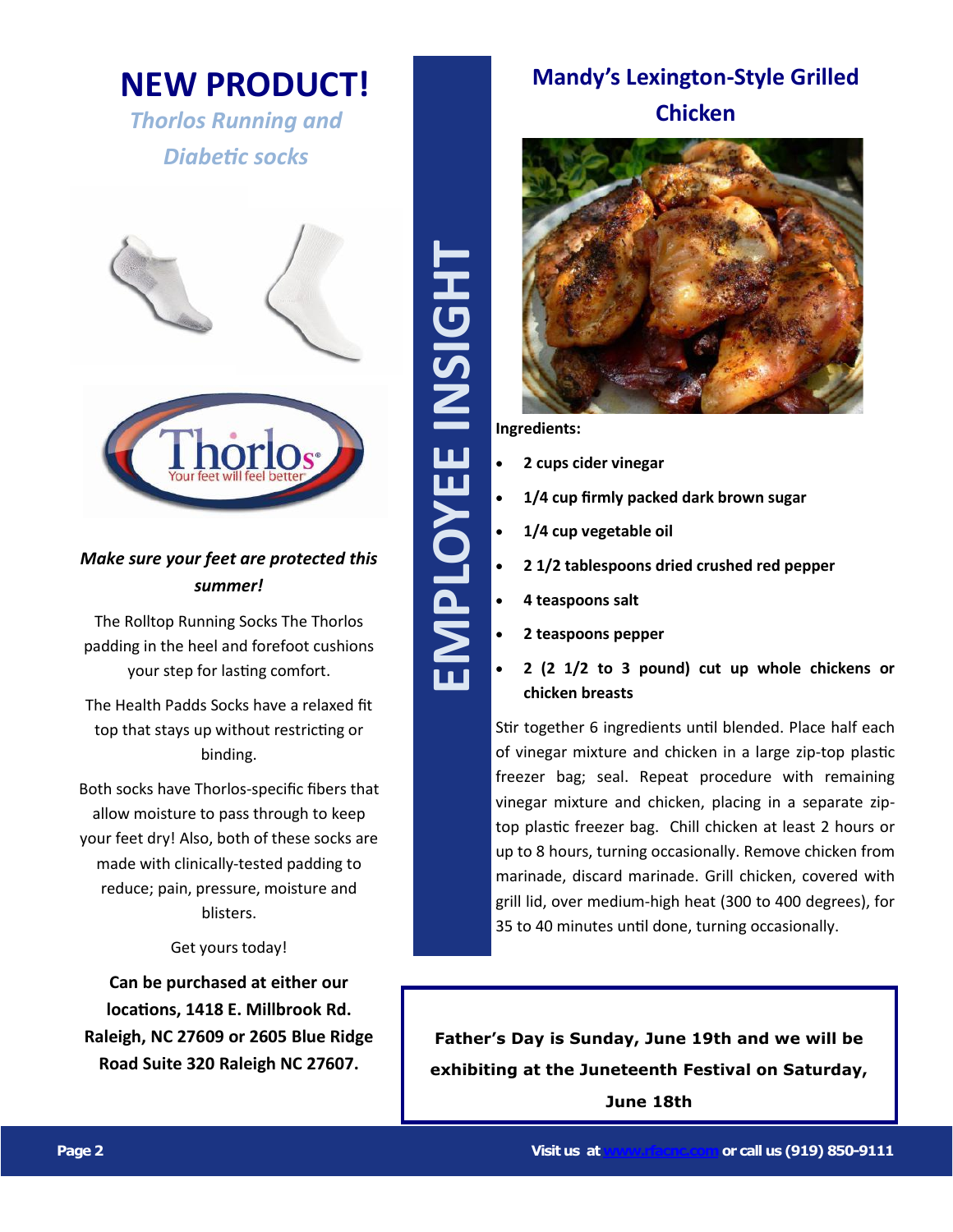#### **Dads need to be pampered too!**

Father's Day is a perfect time to recognize your dad by giving him a gift certificate to our salon. Our medical grade pedicures are a safe, soothing, and great way to spoil your dad for his next golf game, fishing outing, or just so his feet feel amazing before going back to work on Monday. You can buy a gift certificate at either of our locations, the Millbrook or the Blue Ridge office. If you typically wait to the last minute, no worries! Go to our online store **www.raleighfootstore.com** to buy a gift certificate.





#### **Are you a State Employee?**

Dr. Boehm and Dr. Meyers had a great time at the State Employees Health & Wellness Expo in May. There were lots of prizes given out, including a drawing for a free pair of custom made orthotics! Most

State Employees don't know that state employee benefits typically

cover up to 2 pairs of custom made orthotics a year! So check with your health insurance company to see if you can take advantage of this, and make an appointment with us today! (919) 850-9111



## **Get Social**

**With Us**





Raleigh Foot & Ankle Center on

Facebook, YouTube, and Google+





@raleighfootdocs on Twitter,

Instagram, and Pinterest



**GET FOOT CARE TIPS FROM OUR DOCS AND THE INSIDE SCOOP ON OUR BLOG**

**FIND IT AT WWW.RFACNC.COM/BLOG**

### **Have you heard about our online store?**

Order your over the counter foot and ankle care products from the comfort of your own home!

#### **Visit www.raleighfootstore.com**